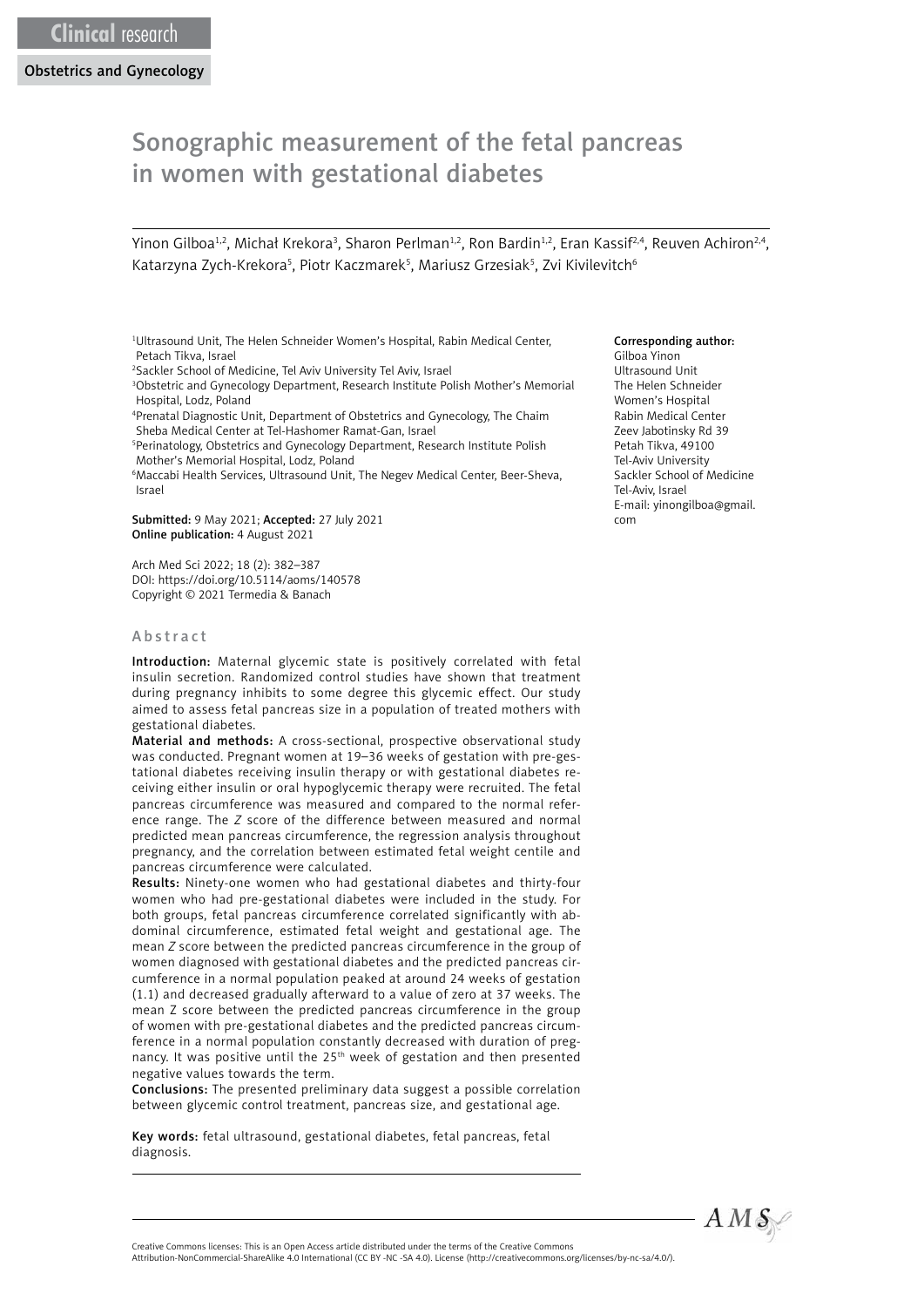#### Introduction

Fetal insulin secretion (expressed as C – neonatal peptide level) is related to maternal glycemic state, correlates positively with increased fetal adiposity and weight, and is associated with delivery by cesarean section and neonatal hypoglycemia [1, 2]. Pedersen's hypothesis published in 1954 linked maternal hyperglycemia and fetal hyperglycemia. The latter leads to pancreatic β-cell hypertrophy, hyperinsulinemia, increased fetal fat deposition, and neonatal hypoglycemia [3]. This hypothesis was confirmed in previous studies that demonstrate glucose as a significant stimulus of β-cell replication in fetal and adult life [4]. Increased fetal β-cell mass has been reported during pregnancy in mild experimental diabetic rats [5].

A multicenter, randomized trial that assessed the postnatal outcome of prenatal treatment for mild gestational diabetes reported a significant reduction in fetal weight, neonatal fat mass, large for gestational age, macrosomia, shoulder dystocia, cesarean delivery, and hypertensive disorders [6], presumably as a consequence of better glycemic control. During the fetal period, the development of the pancreas is critical since abnormal shapes of the pancreas may be related to congenital malformations [7].

The prenatal literature regarding imaging of the fetal pancreas is scarce, with most reported malformations focused on structural malformations while the normal reference range centile was reported previously by our group [8, 9].

The relationship between maternal diabetes and fetal pancreas growth during pregnancy was not reported in the literature.

The present study aimed to assess the effect of glycemic control treatment in pregestational diabetes mellitus (PGDM) and gestational diabetes mellitus (GDM) mothers on the fetal pancreas size compared to the normal population.

# Material and methods

A cross-sectional, prospective study was conducted at the Ultrasound Units at the Chaim Sheba Medical Center, Tel-HaShomer, and Maccabi Health Services in Beer Sheva, Israel.

Both local ethics committees approved the study protocol (Maccabi Health Services approval number 2012052 and Sheba Medical Center approval number 7516-09-SMC). Informed consent was obtained from all patients.

The study group included pregnant women carrying a singleton fetus between 19 and 38 weeks of gestation.

Definition of GDM and PGDM was established according to the Israeli Society of Obstetrics and Gynecology criteria.

GDM: 1) fasting glucose value above 125 mg/dl. 2) 1 h 50 g oral glucose challenge test (OGTT) glu-

cose value above 200 mg/dl. 3) Fasting and 3 h 100 g OGTT, blood glucose level above 95, 180, 155, and 140 mg/dl, respectively. Pre-gestational diabetes was based the diagnosis before conception of type 1 or type 2 diabetes mellitus.

Additional inclusion criteria were: (1) accurate dating, based on the first-trimester sonographic crown-rump length measurement; (2) absence of fetal malformations; 3) follow-up at an endocrinology-maternal-fetal-medicine clinic.

Exclusion criteria were: (1) problematic imaging of the pancreas in situations such as morbidly obese women (BMI > 35 kg/m<sup>2</sup>), anterior fibroids; (2) consistent anterior position of the fetal back.

Technical details regarding the imaging of the fetal pancreas circumference (PC) were described by us elsewhere [8]. In brief, the best reproducible abdominal plane is the backdown transverse plane at the stomach and liver level. The pancreas is identified as an elongated, echogenic structure, lying between the stomach above and the aorta and vertebral spine medially and below. After freezing the image, the circumference is measured from the left caudal edge (tail) to the right ventral edge (head) using the freehand trace function. The pancreas is mildly hyperechoic in comparison to the fetal liver (Figure 1).

The mean of two measurements served for calculation and analysis.

Each patient was examined once during the study period. All measurements were obtained by two experienced examiners (Y.G and K.Z). Examinations were performed using a commercially available, Voluson 730 Expert, E8 or E10 expert machine (GE Medical Systems, Kretz Ultrasound, Zipf, Austria), equipped with an abdominal 4–8 MHz curvilinear transducer.

## Statistical analysis

Statistical analyses were performed using SPSS statistical package version 20 for Windows (IBM



Figure 1. Fetal pancreas imaging: The best angle of imaging of the fetal pancreas is rather narrow. It consists of a transverse, antero-posterior abdominal section, at the level between the stomach and the spine-aorta-IVC complex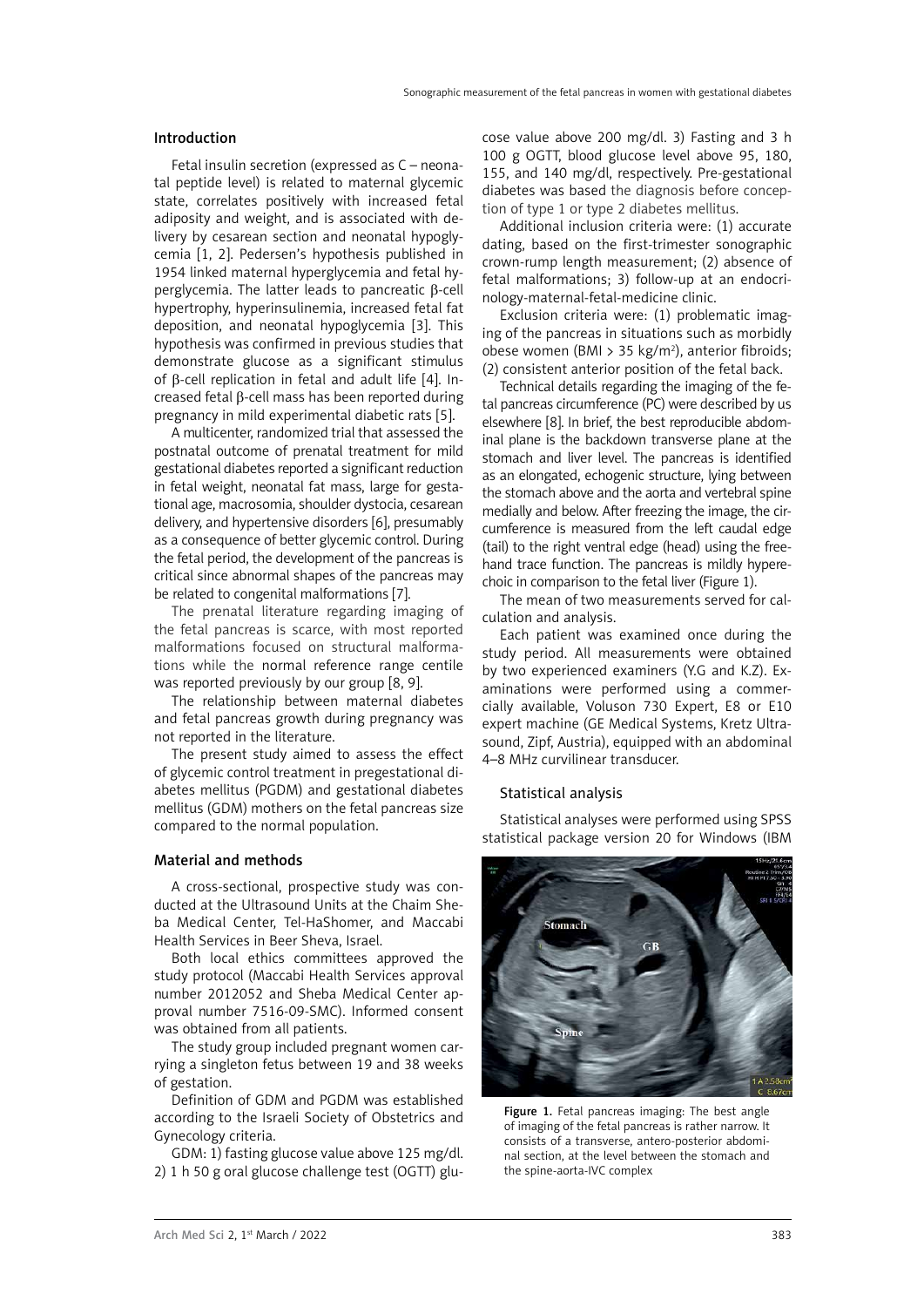SPSS, New York, NY) and Microsoft Excel 2016 software (Microsoft Corp, Richmond, CA). All tests were two-tailed, and a *p*-value of < 0.05 was considered statistically significant.

For statistical purposes, the study group was sub-divided for GDM PGDM mothers.

The modeled mean and standard deviation (SD) of the fetal pancreas circumference were calculated per week of gestational age (GA), according to the method published by Altman and Chitty [10] and Royston *et al.* [11]. Using the regression model as functions of gestational age of the raw data  $(y = a + b \times GA + b1 \times GA^2 + b2 \times GA^3)$ . The *r* 2 statistic was also studied to assess the best quality of fit. The modeled mean diabetic PC was plotted over the normal pancreas reference range.

For each week of gestation, the *Z* score was calculated to quantify the difference (in SD) between the mean predicted PC of fetuses of mothers with and those without DM.

The estimated fetal weight centiles (EFWC) were calculated according to the Israeli birthweight nomograms [12]. The relationship between EFWC and PC was examined, analyzing the correlation between them and the regression along with pregnancy.

#### Results

Ninety-one GDM and thirty-four PGDM mothers were included in the study. Within the GDM group, glycemic control was achieved following lifestyle modifications in 14 (15.4%) women and the remaining patients by either insulin or oral hypoglycemic agents. Insulin treatment was provided to all of the patients in the PGDM group, 28 of them (82.3%) by an insulin pump.

## Mothers with gestational diabetes

Fetal PC raw data demonstrated a significant positive correlation with AC, EFW and GA (Pearson correlation coefficient = 0.802, 0.762, 0.764, *p* < 0.001). Regression analysis revealed a significant *r* 2 , although lower than the respective cubic polynomial curve in the non-diabetic mothers' fetuses as was found in our previous study [7] (Table I). A trend of decreased regression slop was demonstrated with in this group during the third trimester (Figure 2).

Figure 3 demonstrates the mean predicted PC for a given week of gestation plotted on the normal reference range. The GDM PC is in the upper

Table I. Pancreas circumference of diabetic mothers: correlation and regression analysis with abdominal circumference (AC) and estimated fetal weight (EFW) and gestational age (GA)

| Variable                           | Pearson<br>correlation | P-value | Regression $r^2$                                                               | Regression formula                                                                                                                                                                  | P-value |
|------------------------------------|------------------------|---------|--------------------------------------------------------------------------------|-------------------------------------------------------------------------------------------------------------------------------------------------------------------------------------|---------|
| Mothers with gestational diabetes: |                        |         |                                                                                |                                                                                                                                                                                     |         |
| AC.                                | 0.802                  | < 0.001 | Linear $-0.643$<br>Logarithmic-0.648<br>Quadratic - 0.647<br>Cubic $-0.647$    | $y = 14.611 + 0.226x$<br>$y = -230.835 + 55.033x$<br>$y = -4.468 + 0.387x + 0.000317x^2$<br>$y = -4.468 + 0.387x + 0.000317x^2$                                                     | < 0.001 |
| EFW                                | 0.762                  | & 0.001 | Linear $-0.581$<br>Logarithmic $-0.637$<br>Quadratic - 0.616<br>Cubic $-0.662$ | $y = 50.390 + 0.013x$<br>$y = -66.979 + 19.423x$<br>$y = 42.435 + 0.026x - 0.000003x^2$<br>$y = 23.309 + 0.075x + 0.00033x^2$                                                       | < 0.001 |
| GA                                 | 0.764                  | < 0.001 | Linear $-0.584$<br>Logarithmic-0.609<br>Ouadratic - 0.638<br>Cubic $-0.638$    | $y = 50.390 + 0.013x$<br>$y = -66.979 + 19.423x$<br>$y = 42.435 + 0.026x - 0.000003x^2$<br>$y = 23.309 + 0.075x + 0.00033x^2$                                                       | < 0.001 |
| Pre-gestational diabetes:          |                        |         |                                                                                |                                                                                                                                                                                     |         |
| AC.                                | 0.817                  | & 0.001 | Linear $-0.667$<br>Logarithmic-0.642<br>Ouadratic - 0.668<br>Cubic - 0.703     | $y = 55.205346 + 2.511972x$<br>$y = -404.750932 + 150.056029x$<br>$y = 75.524675 + 1.845905x + 0.005200x^2$<br>$y = 592.976970 - 23.358126x +$<br>$0.397307x^2 - 0.0011952x^3$      | < 0.001 |
| EFW                                | 0.681                  | < 0.001 | Linear $-0.463$<br>Logarithmic-0.439<br>Ouadratic - 0.469<br>Cubic $-0.482$    | $y = 802.915460 + 18.506667x$<br>$y = 5965.665844 + 1688.923109x$<br>$y = -92.223311 + 5.210207x + 0.181883x^2$<br>$y = 4100.301704 - 198.999015x +$<br>$3.358825x^2 - 0.015817x^3$ | < 0.001 |
| GA                                 | 0.710                  | < 0.001 | Linear $-0.525$<br>Logarithmic-0.509<br>Quadratic - 0.525<br>Cubic $-0.544$    | $y = 12.220378 + 0.217824x$<br>$y = -27.869149 + 13.062175x$<br>$y = 13.112989 + 0.188565x - 0.000228x^2$<br>$y = 49.910865 - 1.603784x + 0.028113x^2$<br>$-0.000139x^3$            | < 0.001 |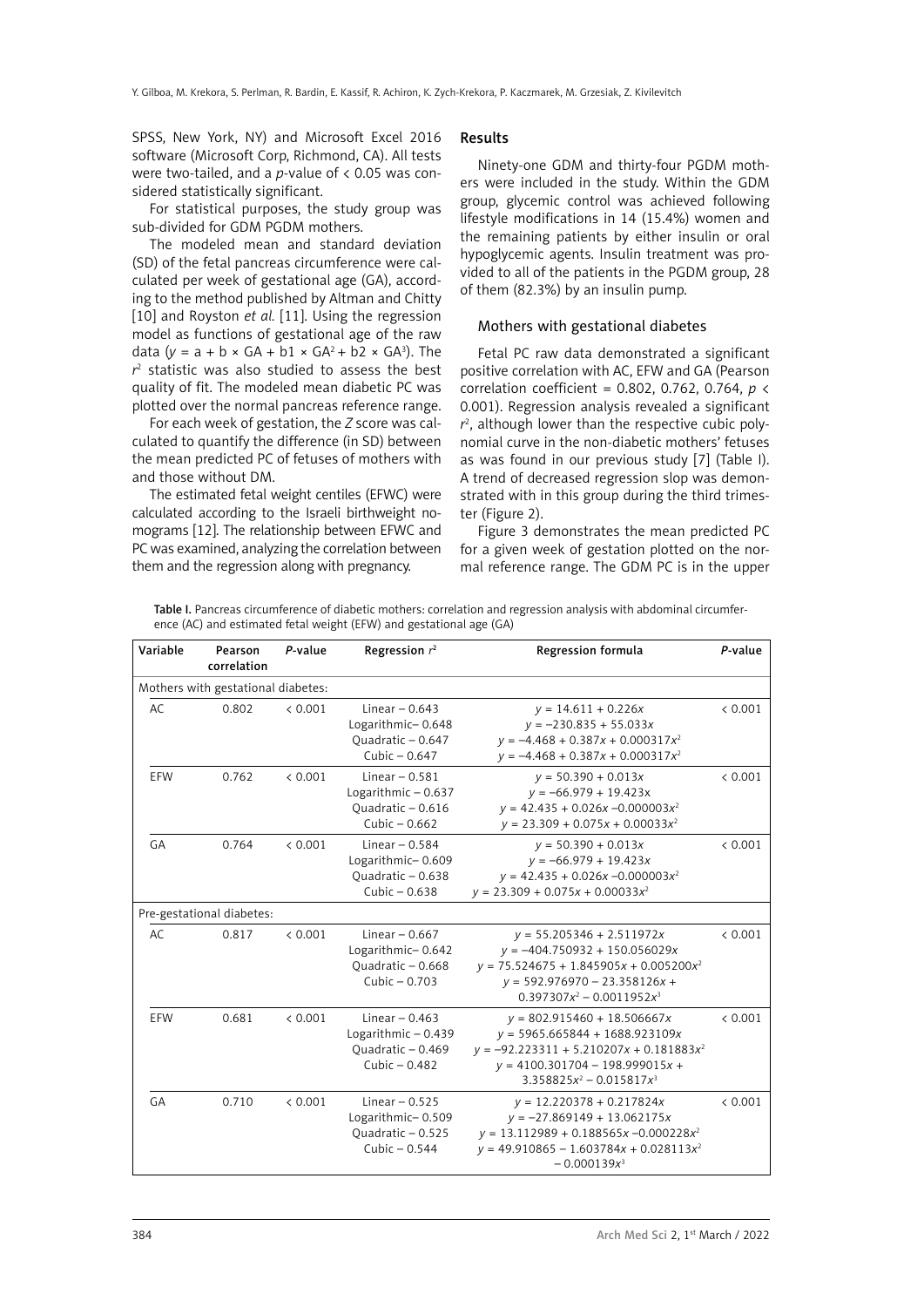

Figure 2. Fetal pancreas circumference of gestational diabetic mothers (92 cases): raw data are plotted on the normal predicted 5<sup>th</sup>–50<sup>th</sup>–95<sup>th</sup> centiles reference range throughout pregnancy. Polynomial cubic regression  $r^2 = 0.682$ ,  $p < 0.001$ 

centile range until approximately 30 weeks of gestation and then declines towards the mean at 35 weeks of gestation.

The mean Z score between the predicted GDM and the normal predicted PC for each week of gestation (PCGDM-PCN/PCN SD) was 0.74 ±0.41. It peaks at around 24 weeks of gestation (1.1) and decreases gradually afterward (2.1436 – 0.2792 ×  $GA - 0.006 \times GA^2$ ) until a value of 0 at 37 weeks (Figure 4).

The PC correlated positively and significantly with EFWC (Pearson correlation coefficient 0.277, *p* = 0.018); regression analysis revealed a non-significant increase (cubic  $r^2$  = 0.078,  $p$  = 0.219).

#### Mothers with pre-gestational diabetes

Fetal PC raw data significantly correlated with AC, EFW, and GA (Pearson correlation coefficient = 0.817, 0.681, and 0.710 respectively; *p* < 0.001).



Figure 4. Fetal pancreas circumference of gestational diabetic mothers: the *Z* score difference between the predicted mean fetal pancreas circumference (PC), for a given week of gestation, and the respective predicted values in non-diabetic mothers, throughout pregnancy



Figure 3. Fetal pancreas circumference of mothers with gestational diabetes: mean predicted values (black triangles), for a given week of gestation, plotted on the normal predicted PC 5<sup>th</sup>–50<sup>th</sup>–95<sup>th</sup> centiles

Cubic regression analysis revealed a significant *r* 2 for the above-mentioned biometric parameters, but they were lower for EFW and GA than the GDM group (Table I).

When the raw PC data of PGDM mothers were plotted on the normal 5th–95th centiles predicted reference range (Figure 5), a curve similar to the normal 50th centile with a wide dispersion on both sides was demonstrated ( $r^2$  = 0.508,  $p < 0.001$ ).

The mean predicted PC for a given week of gestation (Figure 6) demonstrated a regression trend regarding the normal reference range. The mean *Z* score per week of gestation constantly decreased with the progression of pregnancy. It was positive until around the  $25<sup>th</sup>$  week of gestation and then presented negative values towards term (Figure 7).

The PC did not correlate significantly with EFWC (Pearson correlation coefficient 0.156, *p* = 0.446). Regression analysis revealed a non-significant increase (cubic  $r^2$  = 0.026,  $p$  = 0.741).



Figure 5. Fetal pancreas circumference of pre-gestational diabetic mothers (35 cases): raw data plotted on the normal predicted 5<sup>th</sup>–50<sup>th</sup>–95<sup>th</sup> centiles reference range throughout pregnancy. Polynomial regression  $r^2 = 0.508$ ,  $p < 0.001$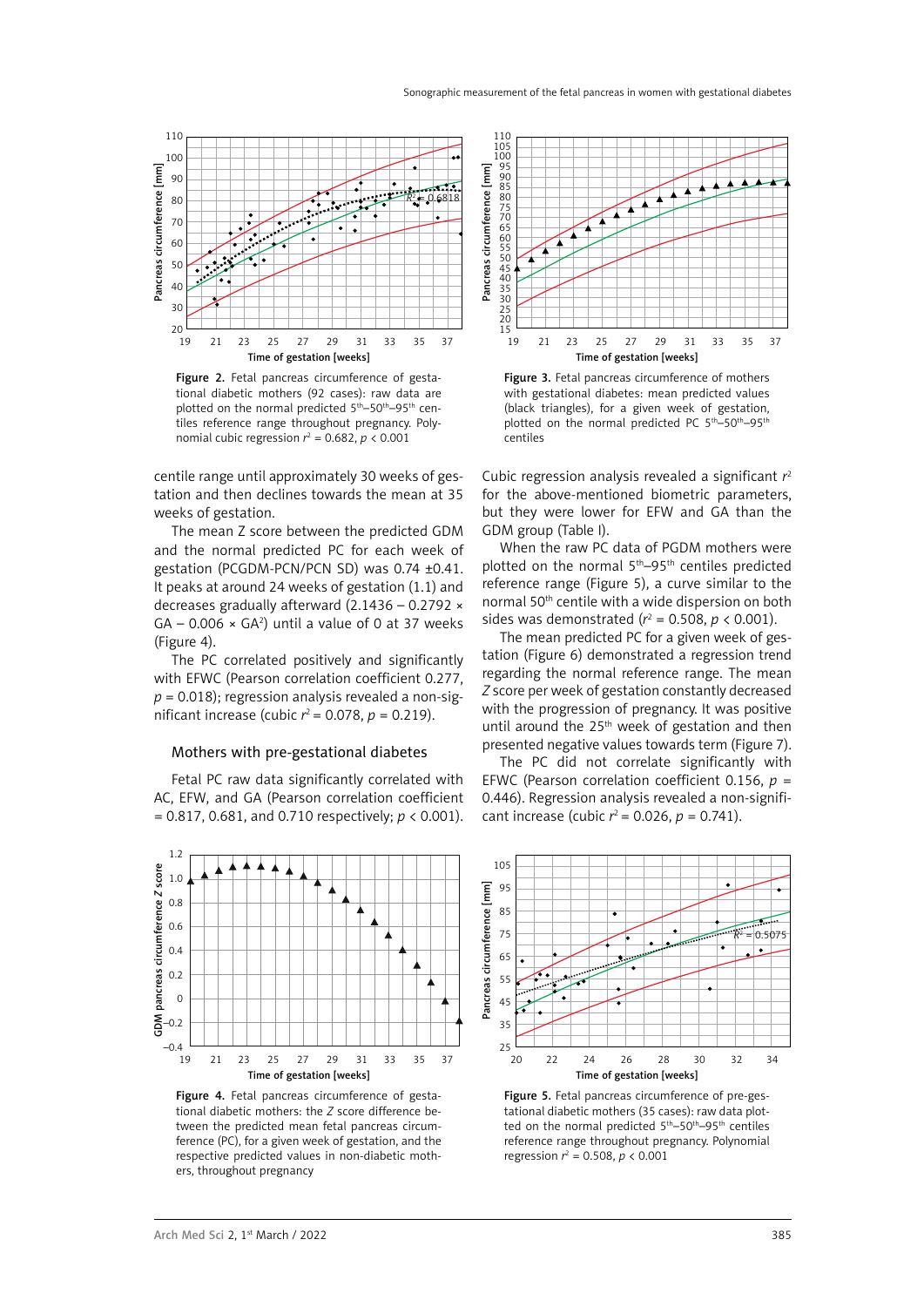

Figure 6. Fetal pancreas circumference of pre-gestational diabetic mothers: mean predicted values (black triangles), for a given week of gestation, plotted on the normal predicted 5<sup>th</sup>–50<sup>th</sup>–95<sup>th</sup> centiles

## Discussion

In this study we detected a correlation between glycemic control treatment, pancreas size, and gestational age. This correlation supports Pedersen's hypothesis and may serve as an indirect method for assessing the effect of maternal hyperglycemia on the glucose-insulin environment within the fetal compartment. This relation is also concordant with previous animal studies demonstrating an increased pancreatic size in a mild hyperglycemic fetal environment [5].

In the PGDM group, the fetal pancreas size did not differ compared to non-diabetic women, and the EFWC demonstrated a non-significant increase to around the 50<sup>th</sup> centile. These findings might be related to optimal pre-conceptional glycemic control by an insulin pump.

In both the PGDM and GDM mothers, the mean EFWC was below the  $90<sup>th</sup>$  centile for gestational age. Strict blood glucose control could link this observation, as all patients were followed at the



Figure 8. Image of the mildly hyperechogenic pancreas measured above 95<sup>th</sup> percentile for gestational age at 21 weeks in a patient diagnosed 4 weeks later with GDM



Figure 7. Fetal pancreas circumference of pre-gestational diabetic mothers: the *Z* score difference between the predicted mean fetal pancreas circumference (PC), for a given week of gestation, and the respective predicted values in non-diabetic mothers, during pregnancy

endocrinology/maternal-fetal-medicine clinic by a multidisciplinary team, thereby avoiding fetal hyperglycemia, pancreatic and fetal overgrowth. In both groups, the *Z* score of PC decreased with duration of pregnancy, presumably as the consequence of the treatment and good glycemic control. As opposed to PGDM, GDM patients are usually diagnosed following glucose screening tests performed during the late second trimester. Therefore, the fetus is exposed to higher glucose levels over a longer time, leading to increased pancreatic size. This observation was demonstrated in routine second-trimester ultrasound of a pancreas measured above the 95<sup>th</sup> percentile for gestational age in whom diabetes was later confirmed (Figure 8).

Visualization of the fetal pancreas with ultrasound is best achieved towards the end of the second trimester [9]. Hatice *et al.* observed that not only the shape but also the hyperechogenicity of the pancreas was significantly and positively associated with GDM risk. Hyperechogenic pancreas was significantly and positively associated with an increased GDM risk by 29.8 times compared to the grade 1 isoechogenic group [13].

Maternal diabetes during pregnancy is the common path of two mechanisms: 1) insufficient pre-gestational maternal insulin production and 2) gestational diabetes due to insufficient insulin production in response to the diabetogenic hormones, especially human placental lactogen, leading to glucose intolerance and hyperglycemia. As a consequence of maternal hyperglycemia a higher quantity of glucose is transferred to the fetus, resulting in fetal pancreas β-cell hypertrophy leading to elevated insulin production, glucose utilization and fetal adiposity. Severe neonatal morbidity such as fetal shoulder dystocia, fractures, nerve palsy and even death were reported to be closely related to fetal weight [14].